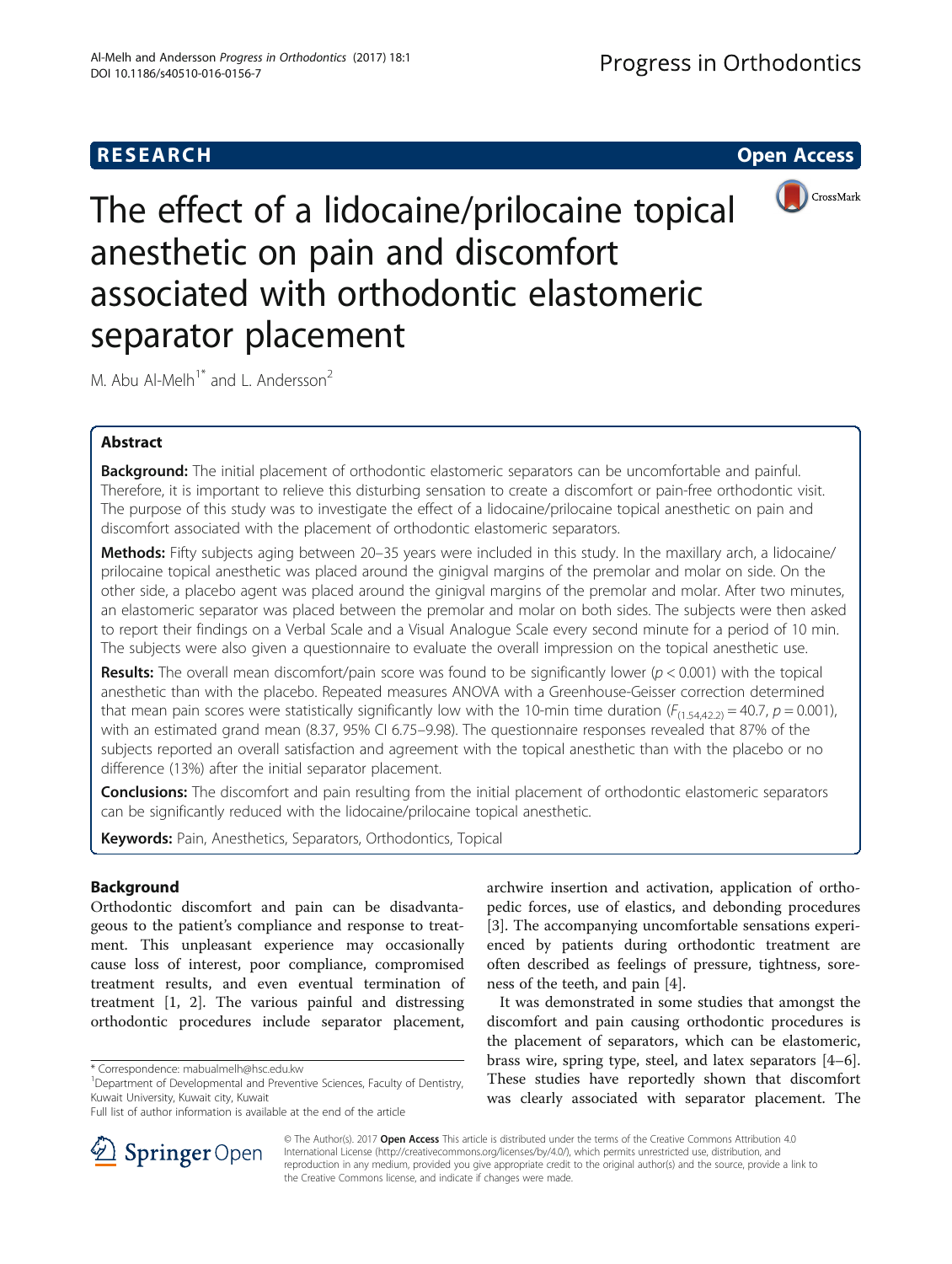sensation of discomfort often starts within 4 h of separator placement, gradually increasing over the next 24 h, and then tends to decrease within 7 days [\[4, 5](#page-8-0)]. The orthodontic patients' response to the initial placement of separators seems to be overlooked, and there is no current information in the literature that analyzed the patients' initial response to such a procedure.

There are several methods for managing orthodontic pain and discomfort that were covered in the literature. The most common method used to manage orthodontic pain and discomfort was the use of systemic analgesics [[5, 7](#page-8-0)–[10](#page-8-0)]. Chewing on something hard such as a chewing gum or a plastic wafer, during the first few hours of appliance activation, has been recommended for reducing the orthodontic pain [[11](#page-8-0)–[14\]](#page-8-0). Other methods such as low-level laser therapy (LLLT), transcutaneous electrical nerve stimulation (TENS), and vibratory stimulation were also advocated for managing orthodontic pain [\[13](#page-8-0), [15](#page-8-0)–[17](#page-8-0)].

Topical anesthetics have been used in different dental procedures for reducing or eliminating pain. It was demonstrated that pain from needle stick injections in the maxillary vestibular and palatal mucosae could potently be reduced or eliminated by using a combination of 2.5% lidocaine/2.5% prilocaine topical anesthetics in a creamy eutectic mixture, known as EMLA® (EMLA, AstraZeneca UK Limited, Bedfordshire), or a thermosetting gel, known as Oraqix® (ORAQIX, DENTSPLY International, PA, USA) [\[18](#page-8-0)–[20\]](#page-8-0). Other studies reported different useful applications of lidocaine, adrenaline, and tetracaine (LAT) gel and EMLA® cream, such as suturing of the facial and soft tissue lacerations and minor biopsies [\[17](#page-8-0), [21](#page-8-0)–[23\]](#page-8-0). One study concluded that lidocaine and prilocaine topical anesthetics could be used in oral mucosal lacerations prior to suturing without the risk of adverse tissue reaction [[24](#page-8-0)].

The effect of the lidocaine/prilocaine topical anesthetic Oraqix® on pain reduction from orthodontic procedures has been studied previously. The findings of one study suggested the potential usefulness of Oraqix® in performing orthodontic procedures such as band placement and cementation, archwire ligation, and band/bracket removal [\[25](#page-8-0)]. The advantage of the topical anesthetic gel Oraqix® was its delivery method, which simply introduced the gel into the gingival crevice. The suggested indication for use was correlated with the reduction of pain during scaling in gingival pockets. The gel hardened with intraoral temperature and hence was easily contained within the gingival crevice. Also, the application procedure was reportedly simple and completely painless [\[26](#page-8-0)]. Since Oraqix® has not yet been used for discomfort and pain relief from the initial elastomeric separator placement, extending the use of Oraqix® to relieve

patients from the associated sensation of discomfort would be an interesting achievement.

This study was aimed at comparing the topical anesthetic effect of a 2.5% lidocaine/2.5% prilocaine gel (Oraqix®) with a Vaseline® placebo on the reduction of discomfort and pain from the initial placement of orthodontic elastomeric separators.

### Methods

Fifty subjects, between 20 and 35 years of age, were included in this study, 47 females and 3 males. The subjects were undergraduate fifth- and sixth-year dental students, staff members, and dental assistants from the Faculty of Dentistry, Kuwait University. A written consent was obtained from all subjects participating in this study. The study's experimental design and protocol were approved by the Ethical Committee of the Health Sciences Center, Kuwait University.

The inclusion criteria of this study involved the presence of healthy gingival tissues, complete intact posterior occlusion, intact maxillary dentition with the exception of the third molars, and tight contacts between the posterior teeth which was checked with a piece of floss. The exclusion criteria comprised of the existence of inflamed gingival tissues and periodontal disease, missing posterior teeth, spacing between the posterior dentition, retained deciduous posterior teeth, and interproximal carious lesions and/or restorations between the first molar and the second premolar. Subjects with systemic diseases and/or are taking systemic analgesics were excluded from the study.

Only the subjects were blinded during the study by wearing sunglasses with gauze taped to the inner side of the shades. The gingival tissues of the first molars and the second premolars from both sides of the maxillary arch were first dried using gauze and the air-water syringe. A suction device and cotton rolls were used to achieve a dry field prior to the application of agents and throughout the procedure. The subjects had their mouths open during the entire experimental procedure. This was done to prevent accidental distribution of the topical anesthetic, Oraqix®, to the placebo, Vaseline®, side.

A split-mouth design was applied. On one side, using an Oraqix® dispenser and a blunt dispensing needle, the Oraqix® gel was injected around the gingival margins and into the crevices of the first molar and the second premolar (Figs. [1](#page-2-0) and [2](#page-2-0)). The procedure of dispensing the topical anesthetic gel was non-invasive and entirely painless as the gel was applied directly to the soft tissue of the periodontal pocket, and it was allowed to saturate into the gingival crevice.

A few drops of Oraqix® were applied on the orthodontic elastomeric separator (Ormco Separators, Ormco Corporation, CA) prior to its placement between the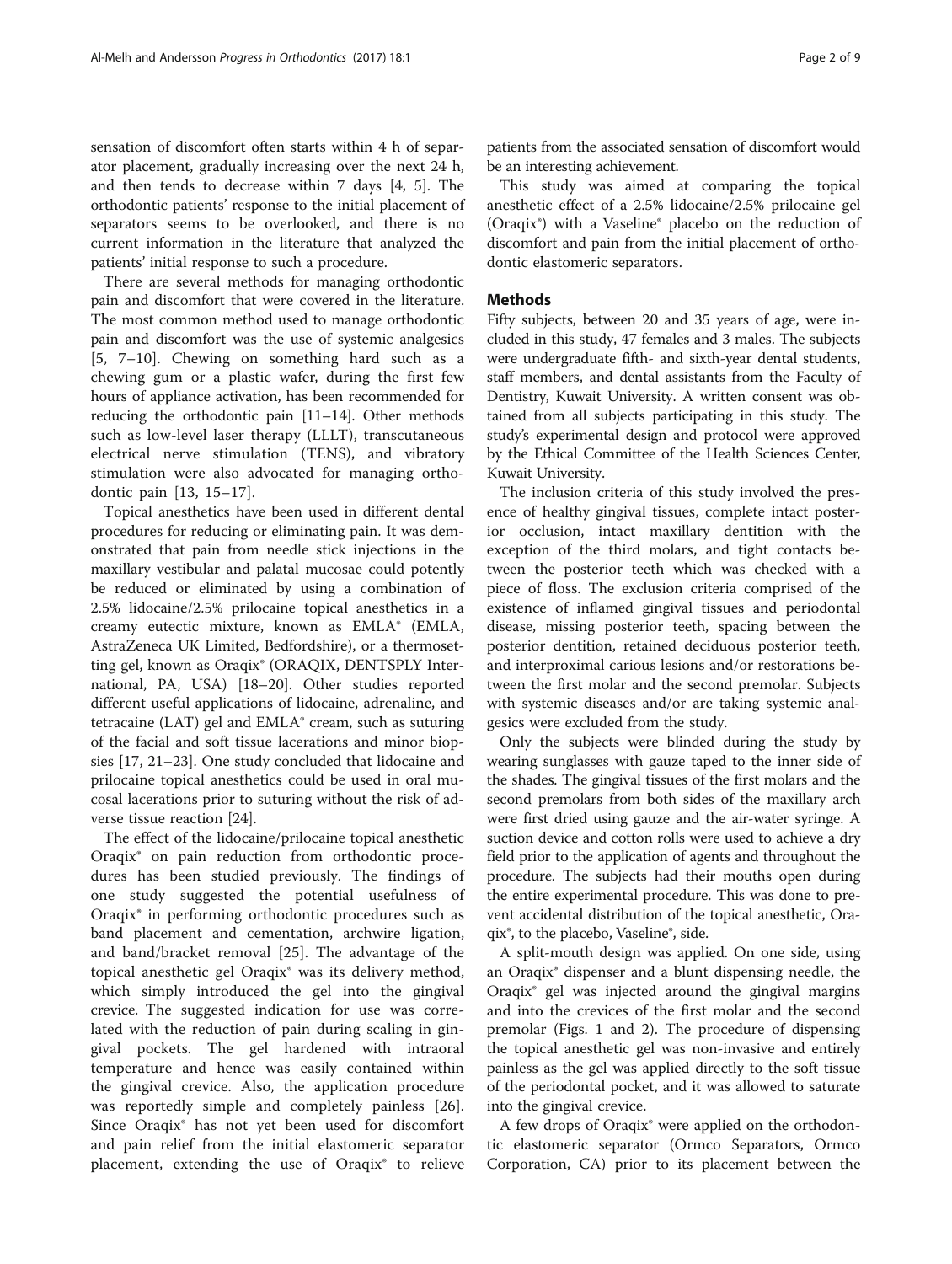<span id="page-2-0"></span>

teeth to ensure that the topical anesthetic agent reached the interproximal tissues adequately without the need to use a dispensing needle, which may cause discomfort or pain. Moreover, Oraqix® is a liquid gel when first applied, which is difficult to contain within the gingival tissues, unlike Vaseline® (Vaseline®, 100% pure petroleum jelly, Unilever, USA), which is more viscous and easily contained on and within the gingival tissues. In addition, placing a few drops of Oraqix® on the separator before its placement between the teeth did not facilitate its insertion as the contact points between the teeth which were tight to begin with.

On the contralateral side, using an irrigation syringe with a blunt applicator tip, a small size amount of placebo Vaseline® was placed around the gingival margins of the first molar and the second premolar (Figs. 1 and 2). The sides, where the materials were applied, were randomly alternated in such a way that if the first subject received Oraqix® on the right side, then the next subject had it on

the left side and so on. At the end of the study, half of the subjects received Oraqix® on the right side and the other half had it on the left side.

After 2 min from the application of the agents on both sides, the orthodontic elastomeric separator was stretched, using two pieces of floss, and placed between the first molar and the second premolar on both sides (Fig. 3). The subjects were requested to immediately report the degree of pain on both a visual analogue scale (VAS) and a verbal scale. The overall pain was measured by the subjects by means of a 100-mm horizontal non-graded VAS, with the left endpoint marked as "no discomfort/pain," and the right endpoint marked "worst possible discomfort/pain," as the primary efficacy parameter. A verbal rating scale, which permitted the subject to make a direct comparative assessment on asking which side was least painful, was used as a secondary efficacy parameter. The subjects had three choices to select from that included "right side," "left side," or "no difference." The subjects' responses were



Fig. 2 Intraoral photograph. An upper frontal view of the maxillary arch showing the materials placed around the gingival margins and into the crevices of the maxillary first molar and second premolar on both sides. On the upper right side, the topical anesthetic (TA) Oraqix® was placed. Oraqix® is a transparent and colorless material which is difficult to view in the photograph. On the left side, the placebo (Vaseline®) was placed



Fig. 3 Intraoral photograph. An upper occlusal view showing the orthodontic elastomeric separators placed between the maxillary second premolars and first molars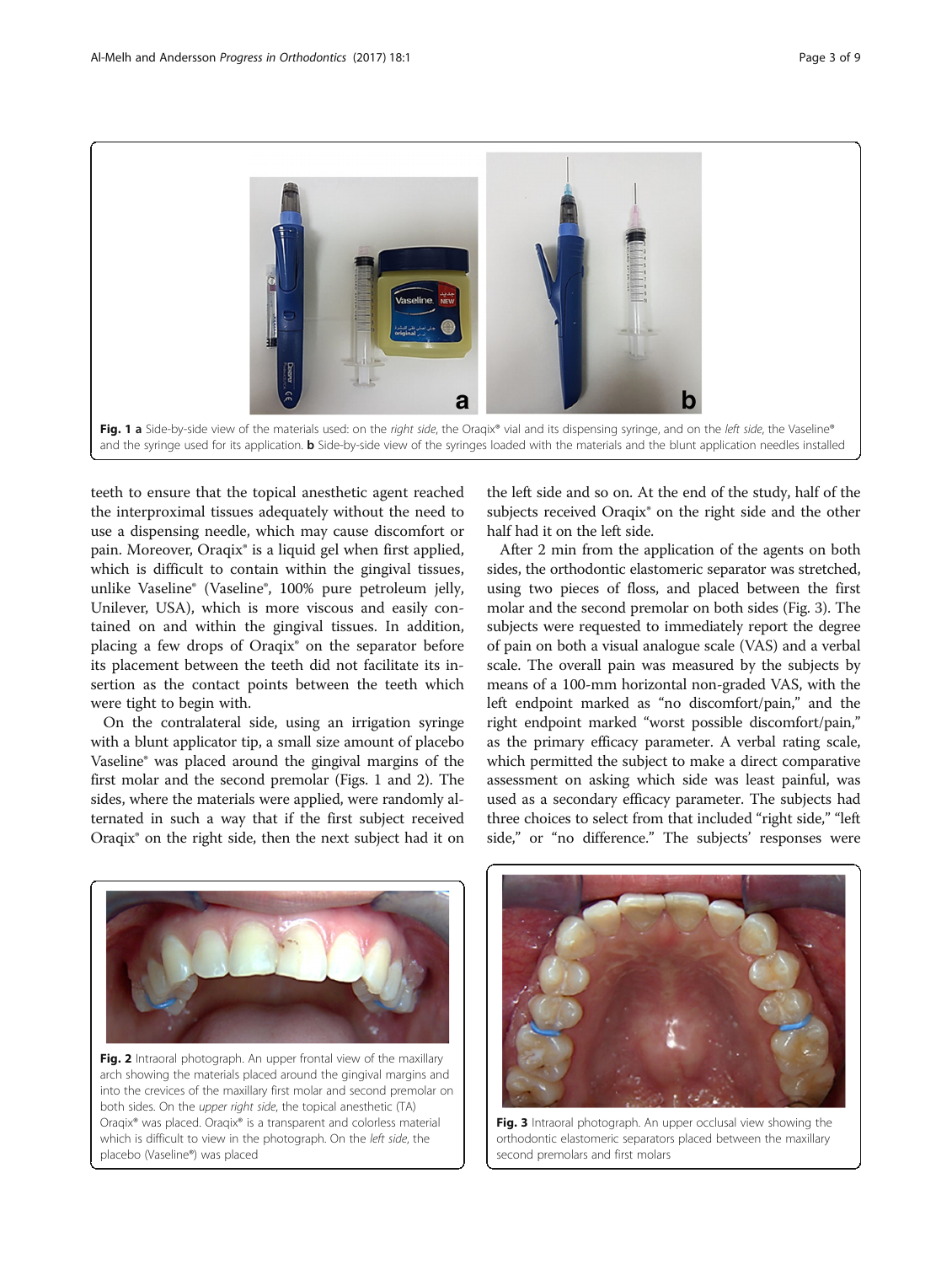<span id="page-3-0"></span>recorded every second minute for a total period of 10 min. At the end of the study, the separators were removed and the subjects were asked to rinse their mouths with water to wash off the materials applied.

A questionnaire was given to the subjects and was returned the following day. The survey contained comparative questions about the overall satisfaction, taste, numbing effect, presence of numbness after 30 min, personal preference, recommendation for routine use in orthodontic clinics, recommendation for application on adults and children, and the experience of any adverse reactions the following day.

#### Statistical analysis

The data management, analysis, and graphical presentation were carried out using the computer software, "Statistical Package for Social Sciences, SPSS version 22.0" (IBM Corp., Armonk, NY, USA). The descriptive statistics for all the subjects reporting least pain sensation when comparing both sides have been presented as numbers and percentages, and the continuous variable, percent pain sensation as mean ± standard deviation (SD). The general linear model (GLM) for repeated measures ANOVA was applied to see within-subject effect at five different durations of time, from 2 min until 10 min, as well as the between-subject factor, placebo (Vaseline®) and topical anesthetic (Oraqix®). Greenhouse-Geisser correction was applied as the Mauchly's test of sphericity was not met. The estimated marginal means are also reported with 95% confidence interval (CI). The two-tailed probability value  $p < 0.05$  was considered statistically significant.

#### Results

## Comparison of visual analogue scores (VAS)—Table 1 and Figs. [4](#page-4-0) and [5](#page-5-0)

The percent pain sensation was assessed on the topical anesthetic (TA), Oraqix®, side and the placebo, Vaseline®, side using VAS. In comparison with Vaseline®, Oraqix® significantly reduced discomfort/pain (Fig. [4\)](#page-4-0). Although the discomfort/pain scores were reduced with time in both placebo and TA sides, the TA discomfort/pain reduction was significantly better than the placebo. The significant difference was seen from the sixth minute onward. A similar pattern of discomfort/pain response was observed for almost all of the 50 subjects on the placebo side and on the TA side (Fig. [5\)](#page-5-0). A gradual fall in the pain scores was noticed with time duration. Repeated measures ANOVA with a Greenhouse-Geisser correction determined that the mean pain scores improved statistically significantly with the time duration  $(F_{(1.54,42,2)} = 40.7$ ,  $p = 0.001$ ), with an estimated grand mean (8.37, 95% CI 6.75–9.98) (Table 1). Also, a significant difference was found in the pain level between TA and placebo  $(F = 29.2,$  $p < 0.001$ ). The estimated marginal mean pain with TA (3.96, 95% CI 1.67–6.25) was significantly less compared to placebo (12.77, 95% CI 10.48–15.06) (Table 1).

## Least painful side as reported verbally (verbal scale)—Table [2](#page-5-0) and Fig. [5](#page-5-0)

The mean pain sensation scores were significantly lower on the TA side than on the placebo side, at all of the 2-min intervals (Table [2\)](#page-5-0). The verbal scale results revealed that the topical anesthetic agent, Oraqix®, reduced pain significantly better than the placebo, Vaseline®, every 2 min for 10 min. This significant difference was clearly seen from the sixth minute onwards (Fig. [5](#page-5-0)). Overall, 82% of the subjects reported least pain on the TA side, while 4.4% of them mentioned less pain on the placebo side, and the remaining 13.6% felt no difference between both sides.

At 2 min, 38 subjects reported less pain on the TA side, eight subjects described the placebo side as the least painful side, and four subjects stated no difference between the sides. After 4 min, 40 subjects reported less pain on the TA side, three subjects reported less pain on the placebo side, and seven subjects reported no difference between the sides. After 6 min, 43 subjects felt decreased pain on the TA side, none described the placebo side as the least painful side, and seven subjects reported no difference between the sides. At the eighth and tenth minutes, 42 subjects reported that the TA side was the least painful side, none of the subjects reported the placebo side as the least painful side, and eight subjects stated no difference between the sides.

## Satisfaction level and opinion on TA use (questionnaire responses)—Table [3](#page-6-0)

#### 1. Overall satisfaction

Table 1 Mean percent pain scores on visual analogue scale (VAS) with estimates ANOVA with repeated measures (RM)

| Duration (minutes) | Number | Mean $\pm$ SD (TA) | Mean $\pm$ SD (Placebo) | Estimated grand mean (95% CI) | p value (ANOVA RM) |
|--------------------|--------|--------------------|-------------------------|-------------------------------|--------------------|
|                    | 50     | $11.53 \pm 11.27$  | 20.91±20.74             | 16.22 (12.91-19.53)           |                    |
| 4                  | 50     | $4.52 \pm 7.40$    | 14.99±13.23             | $9.76(7.63 - 11.88)$          | $F = 40.7$         |
| 6                  | 50     | $2.65 \pm 6.10$    | $11.79 \pm 11.13$       | 7.22 (5.44-9.00)              | $(p = 0.001)$      |
| 8                  | 50     | $0.80 \pm 2.79$    | $8.90 \pm 9.37$         | $4.85(3.48 - 6.22)$           |                    |
| 10                 | 50     | $0.30 \pm 0.95$    | $7.27 \pm 10.12$        | $3.78(2.36 - 5.12)$           |                    |
|                    |        |                    |                         |                               |                    |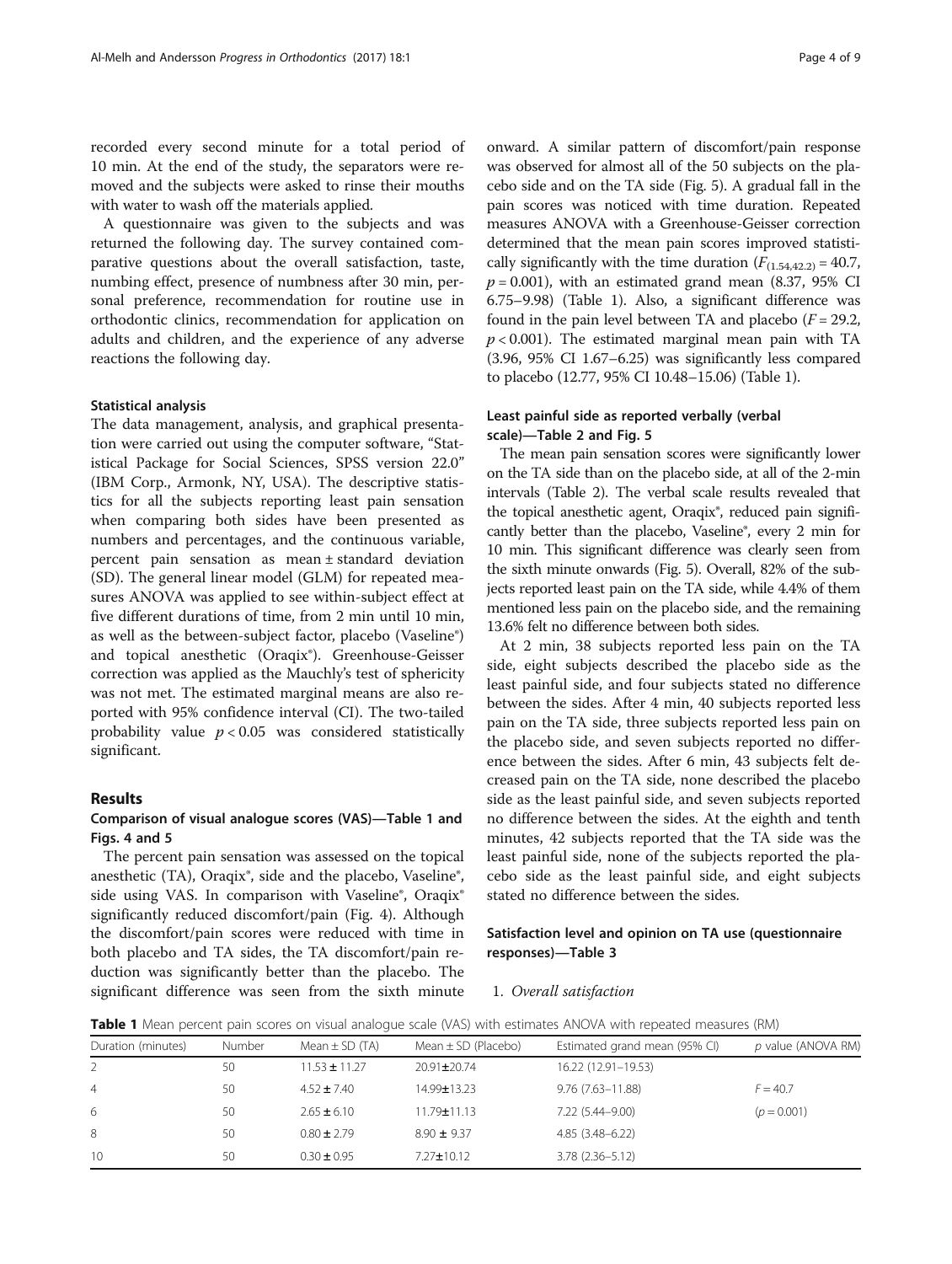<span id="page-4-0"></span>

With regards to the overall satisfaction, 47 subjects reportedly felt more pleasant with the side of the topical anesthetic, and three patients reported no difference between the sides.

2. Taste

Regarding the taste preference, 15 subjects reported better taste from the topical anesthesia side, 30

subjects preferred the taste from the placebo side, and five subjects reported no taste difference between both sides.

3. Numbing effect

Concerning the numbing effect, all 50 subjects reported intense numbness on the side of the topical anesthetic.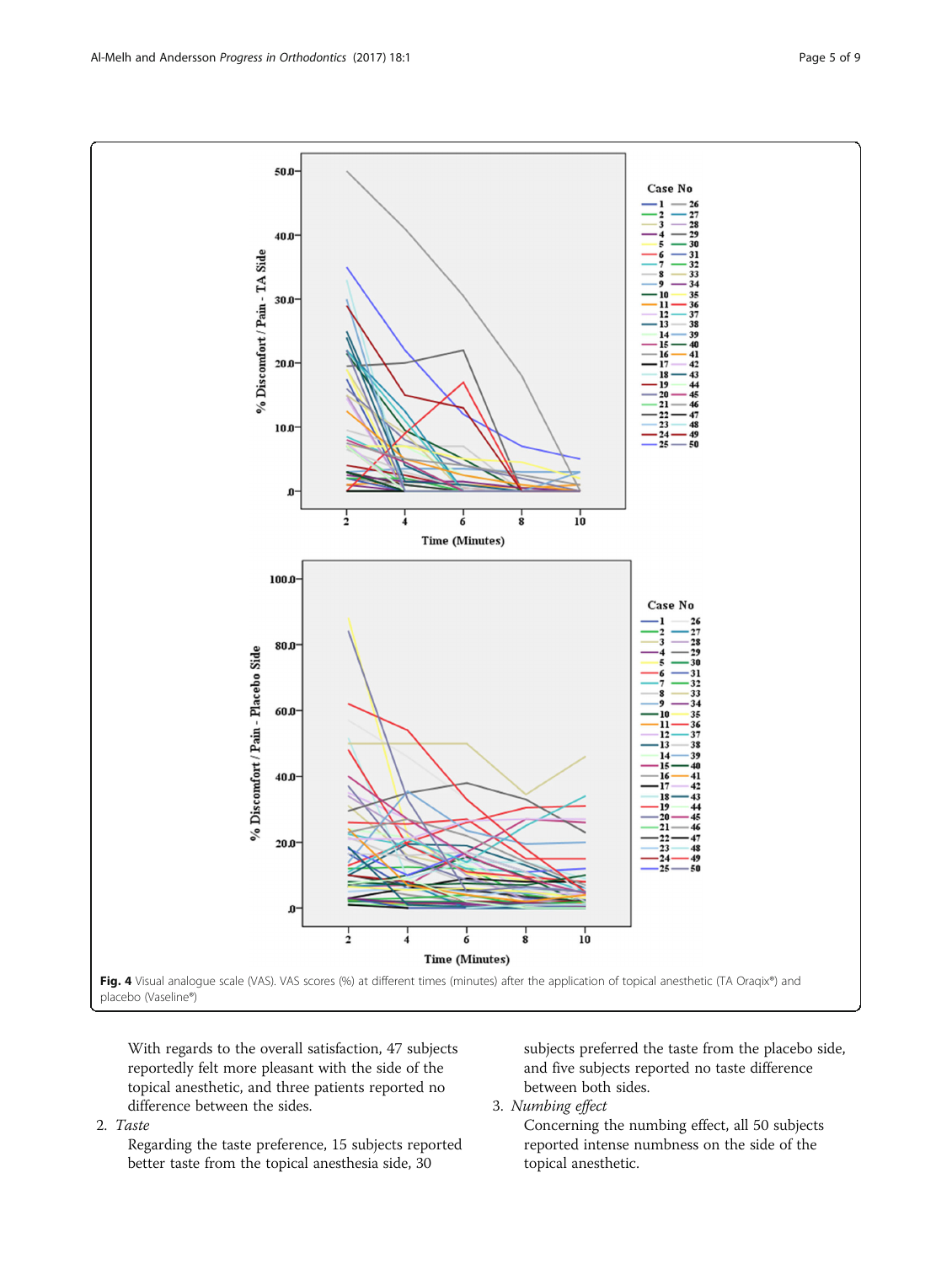<span id="page-5-0"></span>

4. Presence of numbness after 30 min

The subjects were asked to report any sensation of numbness after 30 min from completing the study. The data showed that 35 subjects experienced slight numbness remaining on the side of the topical anesthetic and 15 subjects reported no numbness after 30 min.

5. Personal preference

Regarding the personal recommendation, all 50 subjects preferred the side that contained the topical anesthetic as the material desired for them if they were to receive separators in the future.

- 7. Recommendation for adults and children All 50 subjects preferred the topical anesthetic side as the material of choice for apprehensive adults and children.
- 8. Adverse effects

The subjects were asked to report any adverse reactions experienced after 1 day from the application of the materials. All 50 subjects reported no adverse reactions of any kind the following day.

## **Discussion**

The results of this study showed that topical anesthesia could be a valuable tool in reducing pain and discomfort associated with several orthodontic procedures. The lidocaine/prilocaine topical anesthetic, Oraqix®, could be effective in relieving pain and discomfort related to the initial placement of orthodontic elastomeric separators.

Based on clinical experience, the placement of orthodontic separators in some patients can cause immediate initial pressure, leading to discomfort and/or pain as soon as the separator is wedged between the teeth. The patients' degree of initial and delayed responses to the uncomfortable and painful orthodontic procedures can be attributed to several factors, including age, gender, and pain threshold, which can affect the patients' motivation for orthodontic treatment [[3, 14](#page-8-0), [27](#page-8-0)]. Therefore, some orthodontic patients do need special consideration, making it imperative to find a method that decreases the patients' initial discomfort and pain during the separator placement visit to ensure good compliance in the orthodontic visits.

The use of topical anesthetics was found to be involved in various orthodontic procedures for relieving discomfort and pain. A study, for instance, reported the

Table 2 The verbal scale displaying the number (no.) and percentage (%) of subjects reporting the placebo (Vaseline) side as the least painful side, the topical anesthesia (TA), Oraqix, side as the least painful side, and no difference between both sides concerning the least pain sensation

| Minutes        | Placebo (Vaseline) | TA (Oragix)        | No difference |  |
|----------------|--------------------|--------------------|---------------|--|
|                | least painful side | least painful side |               |  |
|                | No. (%)            | No. (%)            | No. (%)       |  |
| 2              | 8(16.0)            | 38 (76.0)          | 4(8.0)        |  |
| $\overline{4}$ | 3(6.0)             | 40 (80.0)          | 7(14.0)       |  |
| 6              | 0(0)               | 43 (86.0)          | 7(14.0)       |  |
| 8              | 0(0)               | 42 (84.0)          | 8(16.0)       |  |
| 10             | 0(0)               | 42 (84.0)          | 8(16.0)       |  |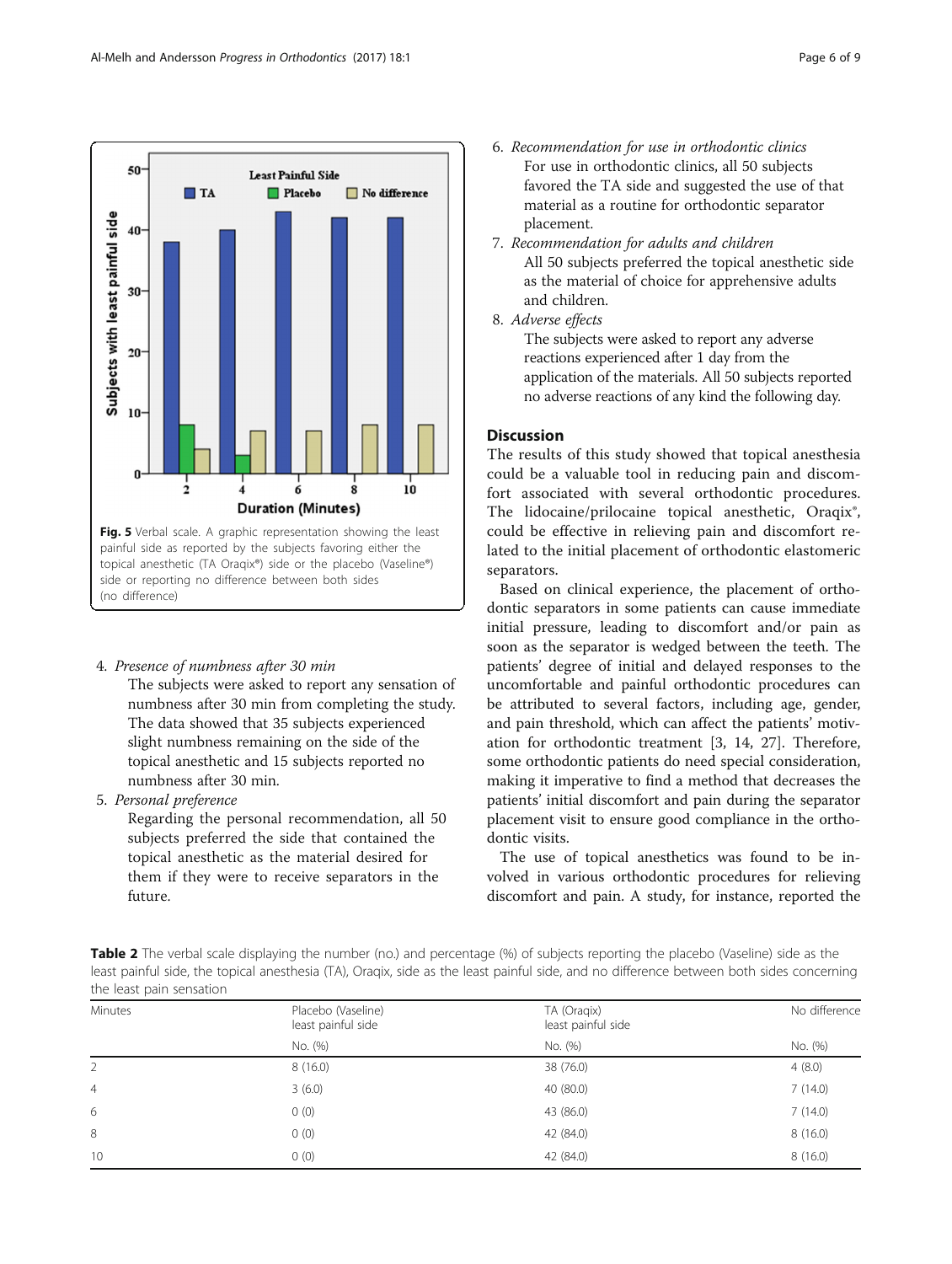<span id="page-6-0"></span>

|  |  |  | Table 3 The questionnaire comprising of eight questions set for the subjects to answer after completion of the study |  |  |
|--|--|--|----------------------------------------------------------------------------------------------------------------------|--|--|
|  |  |  |                                                                                                                      |  |  |

| Ouestion                                                                                       | Placebo (Vaseline) side | TA (Oragix) side | No difference |
|------------------------------------------------------------------------------------------------|-------------------------|------------------|---------------|
| 1. Which side was more pleasant (overall satisfaction)?                                        |                         | 47 (94%)         | 3(6%)         |
| 2. Which side tasted better?                                                                   | 30 (6%)                 | 15 (30%)         | 5 (10%)       |
| 3. Which side was more numb?                                                                   |                         | 50 (100%)        |               |
| 4. Which side felt more numb after 30 minutes?                                                 |                         | 35 (70%)         | 15 (30%)      |
| 5. Which side do you prefer if you will have separators<br>placed for orthodontic treatment?   |                         | 50 (100%)        |               |
| 6. Which topical agent side would you recommend for<br>routine use at the orthodontic clinics? |                         | 50 (100%)        |               |
| 7. Which topical agent side would you recommend for<br>children and adults?                    |                         | 50 (100%)        |               |
| 8. Where there any adverse effects the next day?                                               |                         | 50 (100%)        |               |

use of a benzocaine containing wax for the relief of oral mucosal irritation caused by orthodontic fixed appliances. In comparison with the unmedicated wax commonly used in orthodontic clinics, the benzocainemedicated wax was found to be instantly effective, and its anesthetic effect kept increasing with time [\[28](#page-8-0)]. A preliminary study analyzed the effect of benzocaine mucoadhesive patches on orthodontic pain caused by elastomeric separators. It was revealed that the use of 20% benzocaine patches during the first 3 days after the separator placement significantly decreased the degree of pain [\[29](#page-8-0)]. This finding triggered the interest to investigate the effect of the lidocaine/prilocaine topical anesthetic, Oraqix®, on pain reduction from the initial placement of orthodontic separators. It would also be interesting to study the effect of Oraqix® on pain reduction after hours or days from separator placement.

In this study, after applying Oraqix®, a waiting period of 2 min was chosen before the placement of the separators. This was due to the potency of Oraqix® as previous studies showed that it is efficient from the first 2 min after application to the vestibular and palatal mucosae [[7](#page-8-0)–[9\]](#page-8-0). Regarding the study's duration, a total period of 10 min was selected as it usually takes less than 5 min for placing the orthodontic elastomeric separators and about 10 min is needed to give the instructions to the patient or guardian and to answer their questions before leaving the orthodontic clinic. It was best to have the patient relieved of any disturbing sensation during the visit to ensure proper attendance to appointments, good compliance to treatment, and a pleasant in-office experience.

Concerning the VAS results of this study, regardless of the sides the materials were applied to, it was shown that the Oraqix® side reduced discomfort/pain earlier and significantly better than the Vaseline® side (Fig. [4\)](#page-4-0). The significant difference in the percentage of pain reduction between both materials was evident from the fourth and sixth minutes onwards. The early onset of action shown in this study coincided with the findings from two previous studies that compared the anesthetic effect of two lidocaine/prilocaine substances with benzocaine. Both studies showed that the lidocaine/prilocaine substances (EMLA® and Oraqix®) reduced pain significantly better than benzocaine as early as the first and second minutes after application [[18](#page-8-0)–[20](#page-8-0)]. In this study, after 2 min from applying the materials, some subjects reported mostly pressure and discomfort after the instant separator placement, and this sensation was probably due to the fact that 2 min was not sufficient enough to anesthetize the gingival margins and periodontal ligament. This could be due to the thickness of the gingival tissues as well as the distance of penetration of the topical anesthetic to anesthetize the periodontal ligament. Moreover, due to the fact the subjects had different pain thresholds, some subjects reported low pain scores, while others reported higher pain scores during the entire duration of the study.

The overall mean discomfort/pain score on the VAS was found to be significantly lower  $(p < 0.001)$  with the topical anesthetic  $(3.9 \pm 0.49 \text{ SE})$  than with the placebo  $(12.8 \pm 0.90 \text{ SE})$  (Table [1](#page-3-0)). As observed from the VAS graphs of both the placebo and TA sides, most subjects described the sensation as pressure discomfort giving lower percentages of discomfort/pain evaluation, while a few reported a painful perception immediately after the initial placement of the elastomeric separators, and hence reported higher percentages of discomfort/pain evaluation (Fig. [4](#page-4-0)). This supported the previous findings that patients of different age, gender, ethnicity, psychosocial background, and pain tolerance and threshold could have varying responses to discomfort and pain [\[14\]](#page-8-0).

Some studies looked at pain from orthodontic tooth separation by registering pain responses on a VAS at three time points: T1 (before insertion of the tab), T2 (immediately after insertion), and T3 (24 h after insertion) [[30](#page-8-0), [31\]](#page-8-0). In this study, the effect of the topical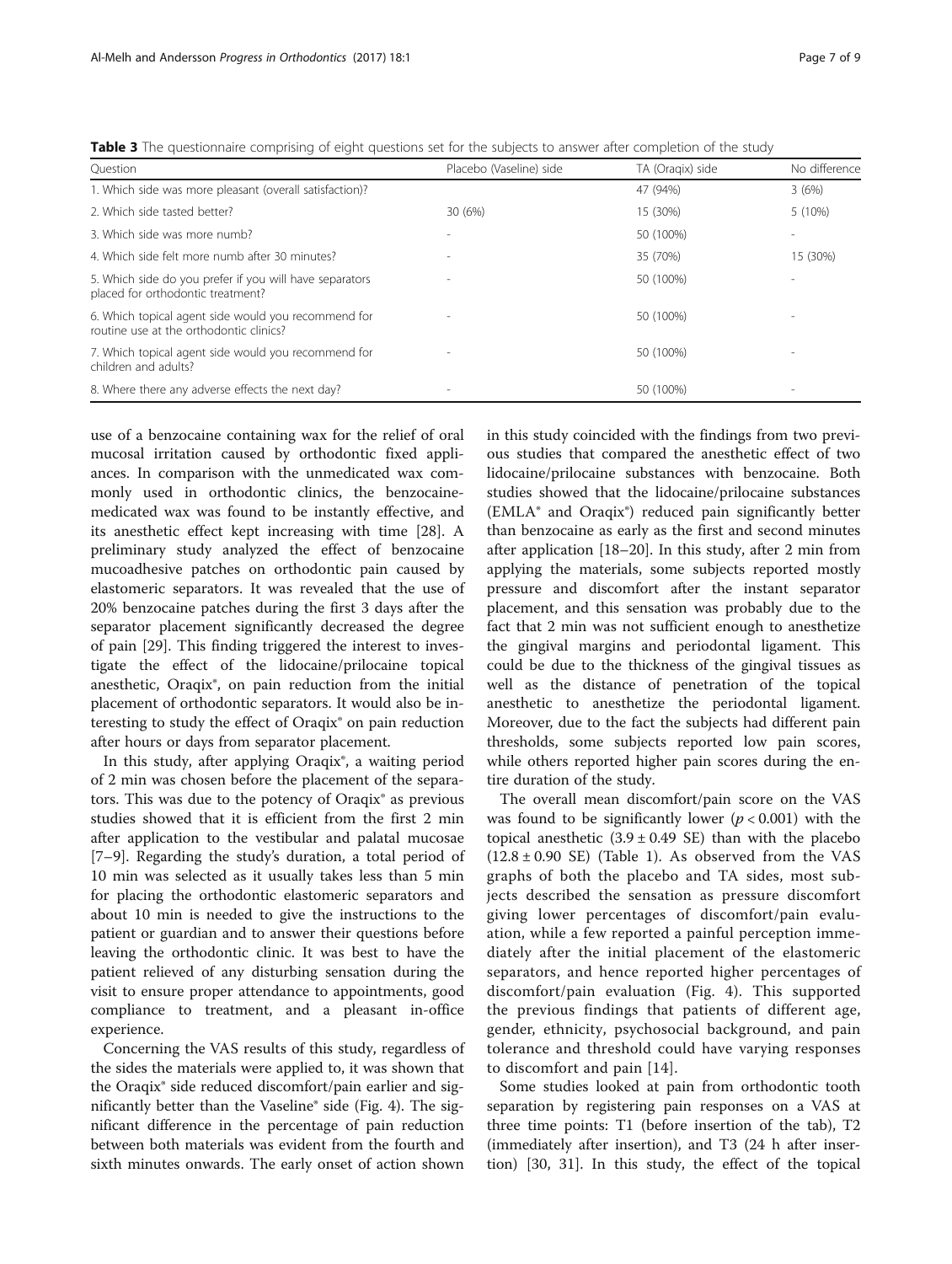anesthetic Oraqix® versus the placebo Vaseline® on discomfort or pain from the very beginning of the placement of the orthodontic elastomeric separators was analyzed. It would be interesting to monitor the effect of Oraqix® 24 h after insertion. However, this is difficult to achieve this as the duration of action of Oraqix® is about 20 min in a dry field.

In this study, the verbal scale showed that most subjects reported Oraqix® as the least painful side, and the effect was evident from the second minute of application (Table [2,](#page-5-0) Fig. [5](#page-5-0)). A few subjects did report less pain on the placebo side after 2 and 4 min. Those subjects explained that the anesthetic effect was bothersome and irritating as it was too strong. When those subjects were asked in detail about their dental history, some did mention a bad dental experience in the past with anesthetic needles, and that this sensation reminded them of this disturbing perception. Moreover, throughout the duration of the study, a few subjects reported no difference between the Vaseline® and Oraqix® sides with regard to reduction of discomfort/pain perception after separator placement. Regardless of their response in the verbal scale, by the end of this study, the subjects still preferred and recommended the use of Oraqix® for adults and children in orthodontic clinics.

Regarding the overall satisfaction, a high number of subjects felt more satisfied and pleasant with the Oraqix® side as the pressure created from the separator was relieved (Table [3\)](#page-6-0). Some patients reported that the placebo side felt like there was a piece of foreign object or meat stuck between their teeth creating immediate pressure that was very annoying.

The subjects' response to the taste was inconsistent (Table [3\)](#page-6-0). More subjects seemed to favor the taste of placebo Vaseline®, which was tasteless, as opposed to the taste of Oraqix®, which was bitter. A few patients were confused which side tasted better as at the end of the study, they could not remember the taste after rinsing their mouths. Also, some of the subjects mentioned that the whole oral cavity felt bitter, which meant that some of the Oraqix® material might have been mixed with saliva despite the vigilant use of saliva ejectors. Despite the bitterness of Oraqix®, most subjects did favor the taste of it. Again, most patients could not remember the difference of taste by the end of the study. In this study, the bitter taste of Oraqix® coincided with a previous study that compared the effect of two lidocaine/prilocaine substances, Oraqix® and EMLA®, on pain reduction after palatal needle sticks. Both materials had the same composition, but EMLA® was a cream and Oraqix® existed as a gel. The study showed that Oraqix® was more bitter than  $EMLA<sup>o</sup>$  as reported by the subjects [\[20\]](#page-8-0). Hence, since Oraqix<sup>®</sup> is FDA approved and registered for intraoral use, it was essential to suggest a recommendation to the

manufacturer to improve the taste of Oraqix® to be more acceptable by patients, particularly children.

All subjects reported more numbness on the Oraqix® side, and the anesthetic effect was described as intense (Table [3\)](#page-6-0). Seventy percent of the subjects mentioned that the anesthetic effect lingered with a reduced effect for 30 min after completion of the study, while 30% of the subjects reported complete absence of anesthetic effect after 30 min. As reported in one study about the onset and duration of action as assessed by probing of pocket depths, Oraqix® provided anesthesia after an application time of 30 s, with a mean duration of action of about 17 to 20 min [\[32\]](#page-8-0). The anesthetic effect of Oraqix® might eliminate the need for a preemptive administration of a systemic analgesic, and it may possibly limit the patient to only a postoperative dose of systemic analgesic after the anesthetic effect wears off.

When the subjects were asked about their personal preference, recommendation for routine use at orthodontic clinics, and recommendation for use for adults and children, all subjects reported the Oraqix® side as the preferred side (Table [3](#page-6-0)). This suggested that even though some subjects did report no difference between the sides in terms of overall satisfaction, they still felt that it would be of benefit for them as well as others. Moreover, all subjects reported no adverse effects experienced on both sides 1 day after the study (Table [3](#page-6-0)). As concluded in one study, in terms of the systemic effects after the application of Oraqix® in periodontal pockets, there was a large safety margin. The plasma profiles of lidocaine and prilocaine following a single dose of Oraqix® to patients with advanced periodontitis were low as compared to those reported to cause initial signs of CNS toxicity [\[32\]](#page-8-0).

In this study, there were some weaknesses that need to be addressed in future studies. Increasing the sample size and including more males would be advantageous besides facilitating the investigation of the effect of age, gender, ethnicity, and psychosocial factors on the outcome of the subjects' response to pain and discomfort related to placement of orthodontic elastomeric separators. It would also be motivating to explore new means to extend the effect of topical anesthetics in relieving pain and discomfort experienced after a couple of hours or even a day from the placement of orthodontic elastomeric separators.

### **Conclusions**

This study showed that the lidocaine/prilocaine topical anesthetic, Oraqix®, could potently relieve discomfort or pain experienced after the initial placement of the orthodontic elastomeric separators. This method could be useful for patients with a low pain threshold as well as apprehensive adults and children.